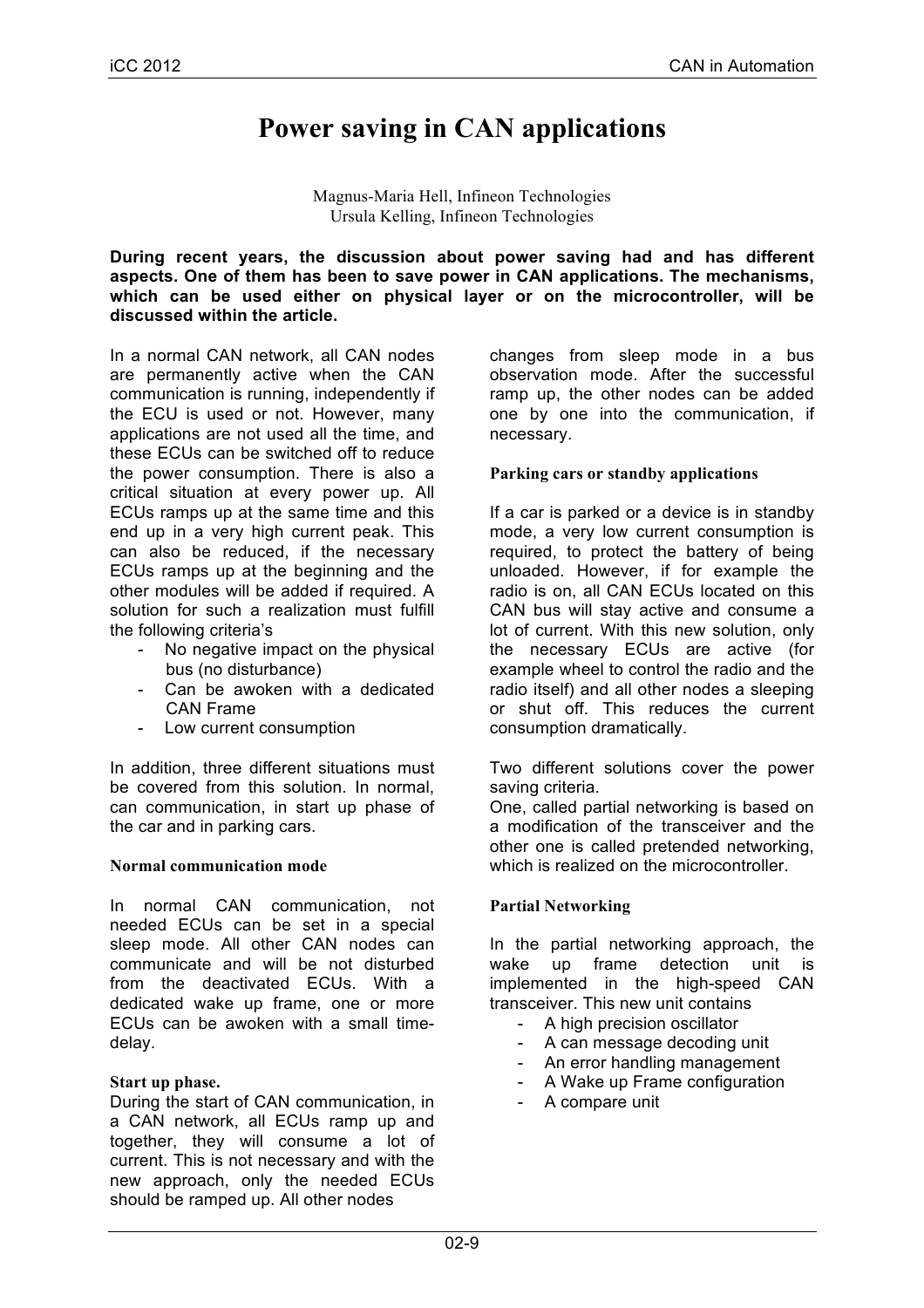

**Figure 1: Basic block diagram of a partial networking transceiver**

During selective wake mode, this unit is active and monitors the CAN communication like a guard dog. If a dedicated CAN frame is observed, the transceiver wakes up the ECU. These kinds of transceivers have now two modes in the so-called low power mode:

- Sleep Mode and
- Selective wake mode

In sleep mode, the current consumption is reduced to a minimum; all functions in the ECU are disabled. Every message on the bus wakes up the transceiver and the ECU's

In selective wake mode, the current consumption is also low, but the wake up frame detection unit is active, and monitors the bus. All other functions in the transceiver are disabled. With the dedicated wake up frame, the transceiver and the ECU will be woken up.

The advantage from this approach is a very low current consumption in low power mode. The disadvantage is the fact, that only one dedicated Wake-up frame awakes the ECU. In addition, the long ramp up time is a disadvantage for this system. A first implementation with this solution from Infineon can be found on the TLE9267QX. This system base chip includes high-side and low side switches to drive a relays, voltage regulators a LIN Transceiver and a CAN Transceiver with selective wake function to support the partial networking concept. The Wake up Frame can be set via SPI together with a wide range of other functionalities in this

product. The low current consumption high precision RC Oscillator with a long time stability of less than 1% guarantees a reliable receiver performance over lifetime of this product. In this product, the can detection unit is the receiver part of the can communication controller acc. to ISO 11898-1. This allows a very stable receiver performance as known in the established microcontrollers. If the unit cannot detect the running frames for example due to bad signal integrity on the bus, the unit sets a failure flag after 32 not correctly detected frames. To reduce the noise impact, a failure counter is implemented. If a frame could not be not detected the counter increase and a correct detected frames reduce the counter reading. If the transceiver is in selective wake mode and the counter reading is above 32, the transceiver changes into standby mode and wakes up the voltage regulator and the microcontroller. This allows using the can controller in the microcontroller. The precision of the crystal oscillator is higher and can receive the messages with the worse signal integrity.

If the SBC is in selective wake mode, the microcontroller is off, and it could be now the situation, that the bus communication stops. To reduce the current consumption, the SBC changes into the normal sleep mode if no bus communication is observed for more than 1 second. When the bus communication is restarted, the SBC changes into selective wake mode. After 500µs, the oscillator is synchronized again and the SBC selective wake detection unit monitors the bus. The feature allows reducing the peak current after a power up of the car or the system. First, the mandatory units will be woken up and after the end of the ramp up face, additional ECUs can be added. With this feature, the ramp up peak current can be reduced. For this feature, it is required, that the selective wake SBCs is supplied permanently. This feature cannot be used if the power of the SBC was switched off. After every power up the SBC, the device must be re-initialized.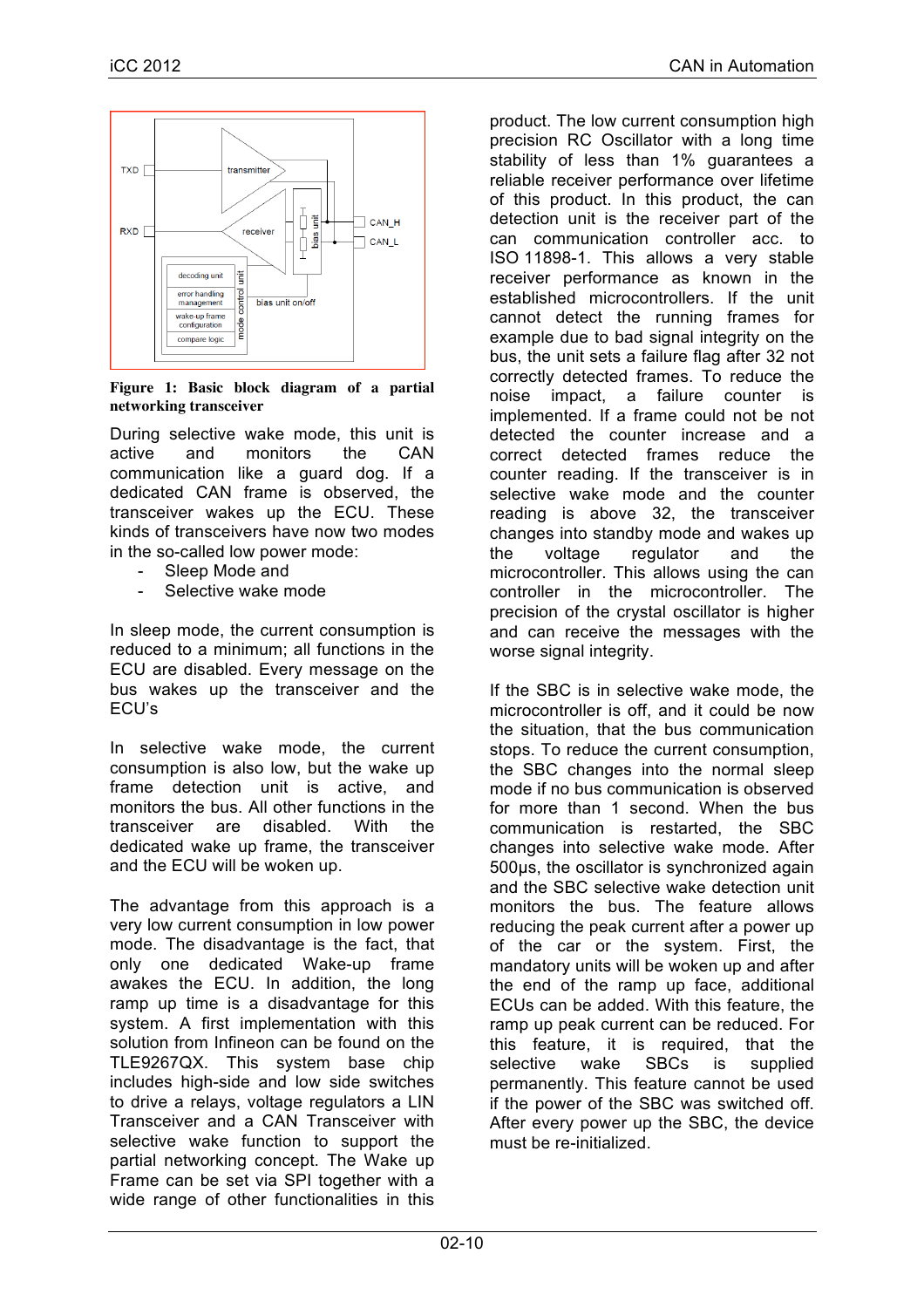## **2.5V Biasing**

If the bus communication is finished, all transceivers have changed into sleep mode and the bus is terminated with the input resistors by every transceiver to ground.

If the bus communication starts again, the transceiver changes its termination to VCC/s (called Biasing) if the transceiver is set into normal mode. The ramp up time for every ECU is different, so the termination will not be changed at the same time. It will be changed in a random manner. This has an impact on the signal integrity during this ramp up phase, and error frames can occur. To improve this behavior, the biasing handling is changed. After a wake up of a transceiver, the biasing will be switched on directly and the termination will be set to the biasing. This improves the signal integrity after ramp up significantly. Do be robust against disturbance on the bus of pulses on the bus, the handling was describes in the ISO 11898-6. A dominant pulse on the bus longer than 5µs changes the internal mode from Ini(t) (bias off) to one (bias off). If a recessive level on the bus follows for a period longer than 5µs the mode changes to step2 (bias off) after the second dominant pulse on the bus, the biasing switches on, the transceiver wakes up and changes into standby mode. If the transceiver stays in mode step 1 or 2 for longer than t<sub>wake</sub>, the transceiver falls back to mode step Ini(t) and reduces the current consumption to a minimum.



**Figure 2: Statediagram for WUF detection**

#### **Bit decoding**

To allow a wide spread of implementation in inexpensive technologies, no sample point adjustments are specified in the ISO 11898-6. In the ISO constrains for the network are now specified, but these are the minimum requirements and this parameter can be expanded from the different semiconductor manufacturer. Two different scenarios are specified within ISO.

Scenario A: The bit stream consists out of multiple instances of the signal shape A to handle ringing in the network at the end of the dominant level.

Scenario B: The bit stream can be assembled out of multiple instances of the signal shape B1 and one instance of the signal shape B2, to handle the oscillator clock tolerance from the transmitting and receiving unit and handle loss of arbitration. These two types of signal are shown in the next Figure.



**Figure 3: Bit decoding**

Scenario A includes the network propagation delay during arbitration and the ringing. The network must fulfill these requirements.

Scenario B1 and B2 has an impact on the transmitting oscillator tolerance. Less than 0.5% is recommended to guarantee a reliable communication.

Partial networking gives the possibility to save the maximum of power, but some disadvantages exist. First, the microcontroller is shut off; therefore, the microcontroller has to run through the complete reset sequence. Therefore, it takes up to 100ms for a non-safety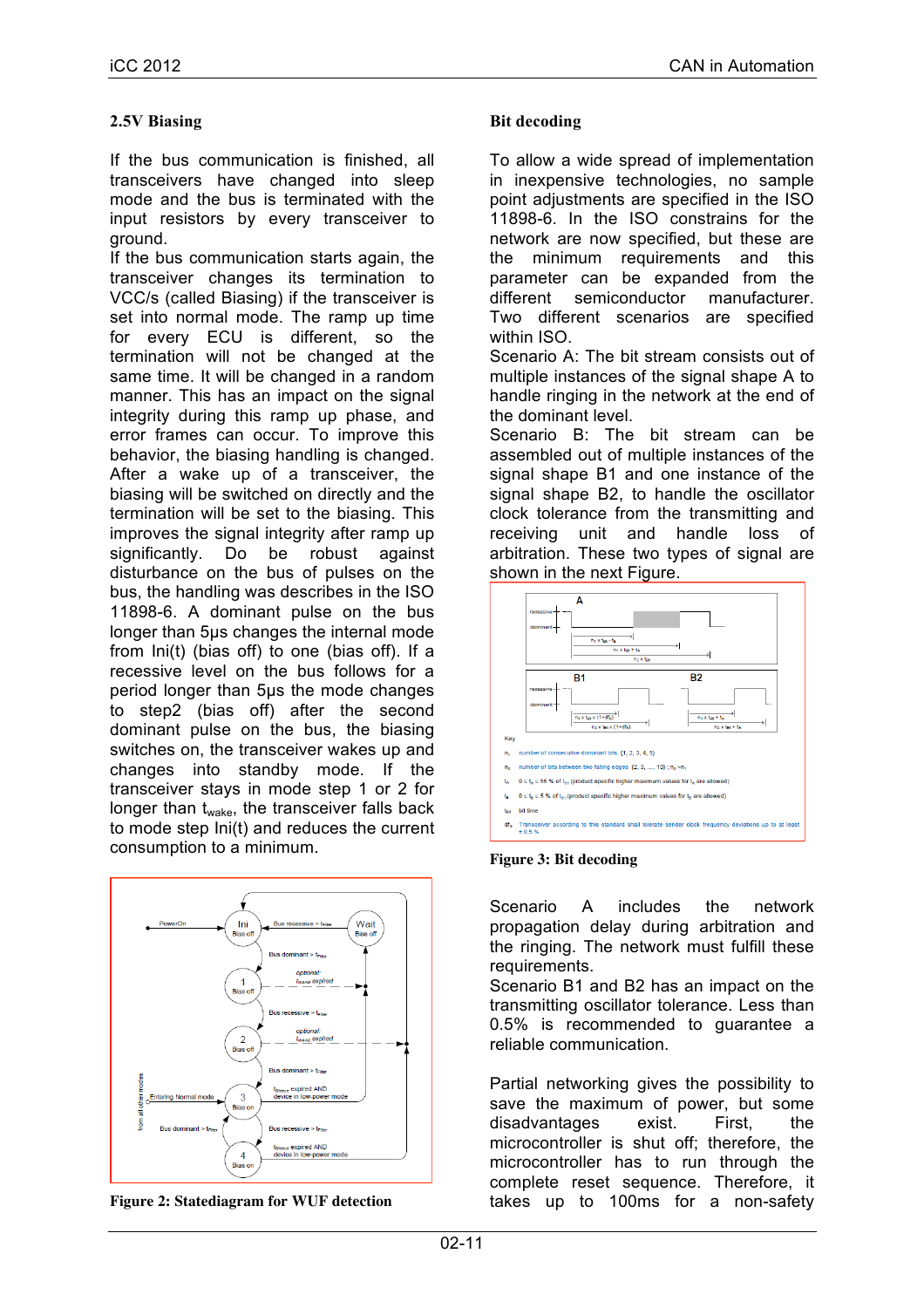controller and up to 200ms for a safety controller to be active on the bus again. Second, the wakeup message will be lost. From a system point of view, the partial networking concept needs a so-called power master; the ECU is responsible for the wakeup procedure. Systems which are not allowed to have one of the three items, can still save power on a CAN network.

## **Pretended Networking**

Pretended networking describes an approach developed in AutoSAR. Pretended networking in combination with ECU degradation allows to safe power on microcontroller basis. What do these concepts mean? First, they integrate wellknown power saving approaches back into AutoSAR, possibly still used by the industrial world.

ECU degradation allows using the HALT mode, also known as IDLE for CPUs. In case of no task is running, the CPU is no longer doing NOPs, but will go to IDLE and therefore the CPU is no longer clocked. As soon as the first interrupt is executed, the CPU is active again. This is already the first power saving step. The next power saving step, is that all modules not used in a low power operation mode, will be shut off, therefore again, power can be saved. By switching off peripherals of the microcontroller, also external devices might be powered off. Now going for pretended networking, the communication modules will run with a reduced message catalogue and reduced amount of interrupt sources. Therefore, less interrupts occur and therefore longer sleeping times of the CPU are possible. These well-known power saving measures, where initially used only during the park situation of a car. It is new that they will now also be used during driving. Dependent on the existing software stacks, these measures will be well known, or can be integrated as long as the software is able to cope with shut off modules or CPU in idle. These mechanisms are sophisticated, as for example they are only existing on devices as the C167 and have been part of newer devices ever since. An additional measure, which needs more software influence is the changing of the clock for a device. In case the device is not prepared

for such a measure, all communications have to be stopped, the baudrates have to be adjusted, and then all communications can be restarted. If microcontrollers are prepared, than a central clock switch will exist, not touching any communication. If all measures are combined, saving of 50- 60% of the ECUs power consumption can be achieved. Even though this might sound neglectable in times, where every mA counts, these measures will help to safe a sufficient amount of power.

For industrial applications where less software standardization took place, it might be even easier to integrate these simple power saving mechanisms into software.

To support pretended networking on hardware level, the recently announced Aurix family got new features within the MultiCAN+ module. MultiCAN+ is the well known MultiCAN module with some additional features.

Within the CAN module, it is possible to set an interrupt source on every single message object and to reconfigure them during runtime. New to the module is that the so called network management (heartbeat of the network) can continue to run, without any software influence. Up to three messages can be triggered automatically in equidistant time slots. Supporting that the ECU continues to look awake from the outside, even though, it is currently in idle mode. Otherwise, it is necessary that in case the network management is stopped, that the ECU realizes that the network management is no longer active. Therefore a receive timeout is necessary. This receive timeout can be connected to the message objects. If a message is received by one of the chosen message objects, the timer is restarted. If no message is received, the timer will underflow and issue a receive timeout interrupt.

Pretended networking provides by these simple mechanisms an approach which enables the application to keep the power in IDLE mode as long as possible. With Infineon microcontrollers, the CPU is out of IDLE as soon as the interrupt is issued. The disadvantage of the boot-up time of a partial networking ECU does not exist. In addition, the wakeup messages are saved within the CAN module, so the wakeup